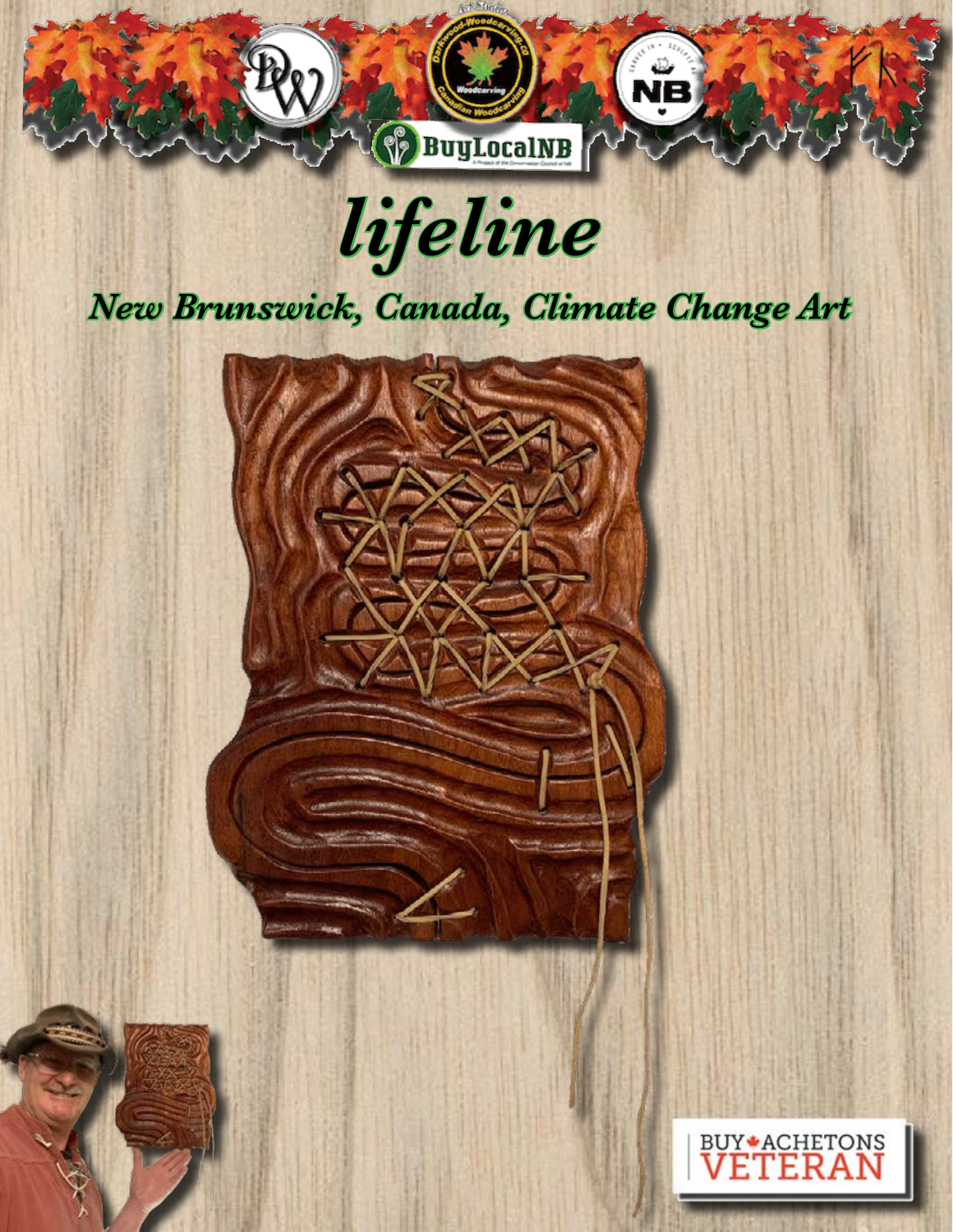*This carving represents the lifeline of our Earth, our home. Each turn is a conflict or pandemic. The first three turns represent WWI, WWII, and Pandemics. The last turn, and by far the largest one, is Climate Change; the leather represents how we repaired our past mistakes.* 

*The question now is, will we repair the damage we have created over the past years? Will we restore the Earth, our home to its formerexquisiteness? Lifeline is Hand-carved in our Oromocto, NB Studio* 

 $\sqrt[3]{}$  BuyLocalNB

*Specifications: Width: 11.5 inches or 29.3 cm Length: 14.5 inches or 36.8 cm Thickness: 7/8 of an inch or 2.3 cm Weight: .5 kg Medium: Butternut and Leather* 



**BUY + ACHETONS**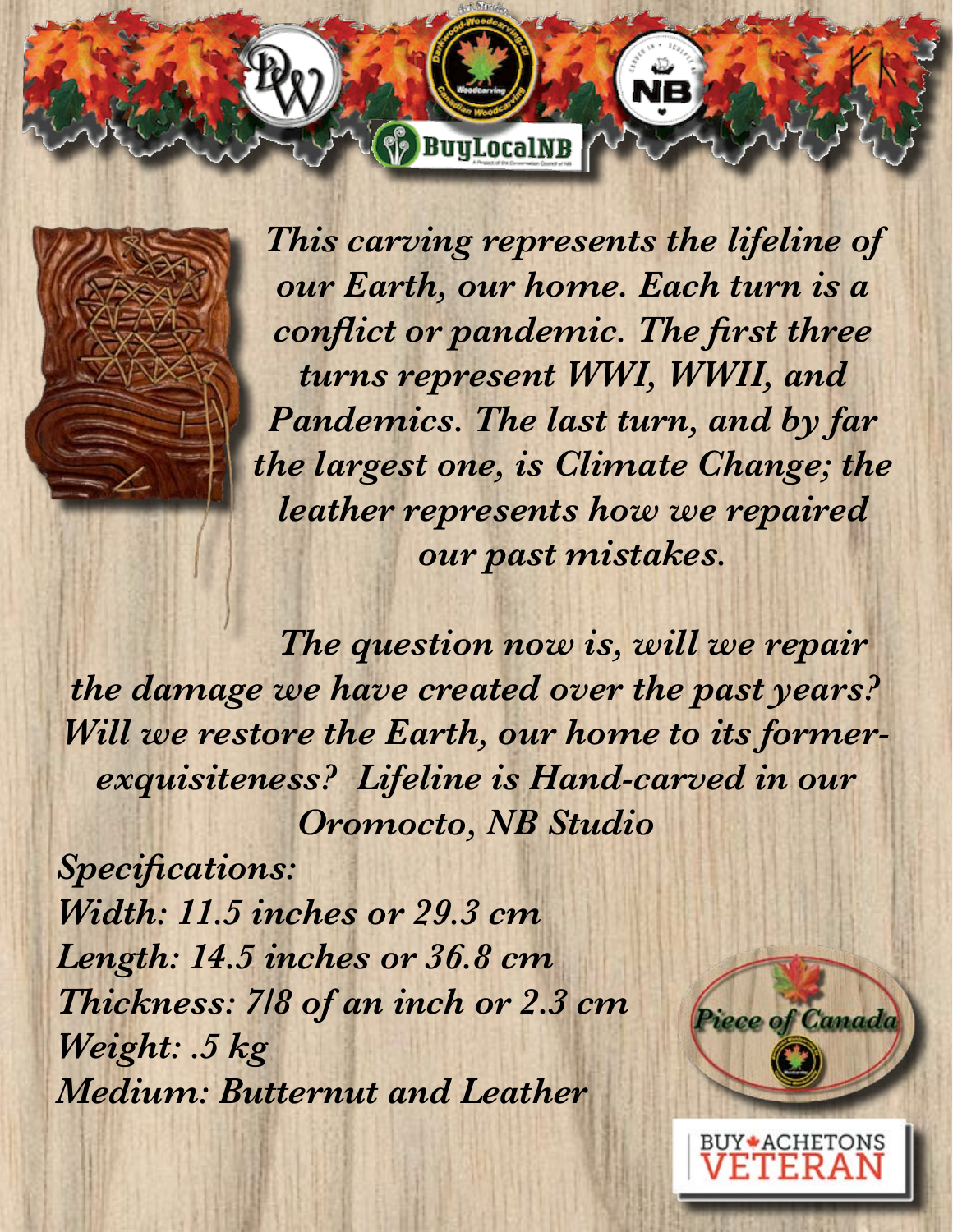

*Back*